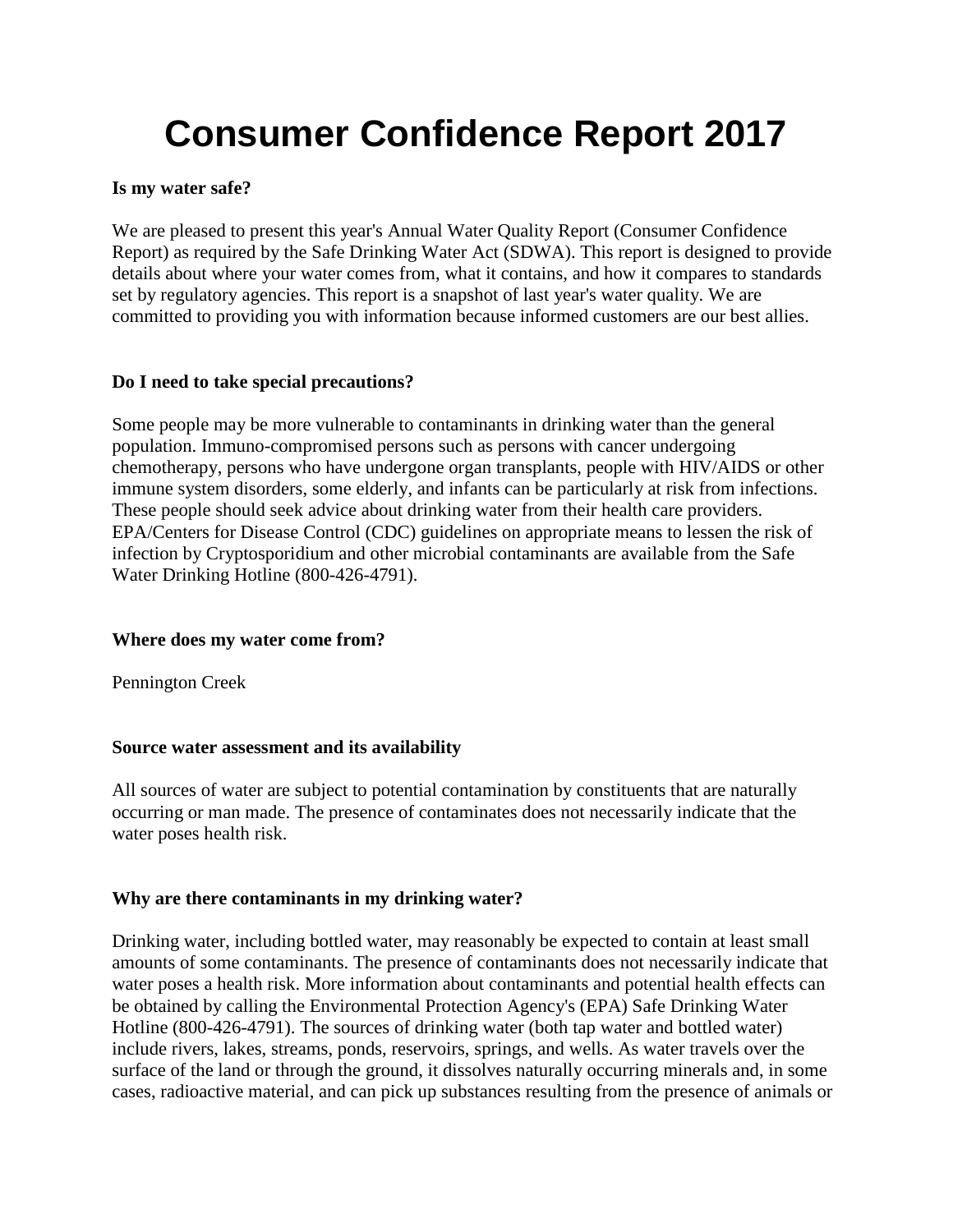from human activity:

microbial contaminants, such as viruses and bacteria, that may come from sewage treatment plants, septic systems, agricultural livestock operations, and wildlife; inorganic contaminants, such as salts and metals, which can be naturally occurring or result from urban stormwater runoff, industrial, or domestic wastewater discharges, oil and gas production, mining, or farming; pesticides and herbicides, which may come from a variety of sources such as agriculture, urban stormwater runoff, and residential uses; organic Chemical Contaminants, including synthetic and volatile organic chemicals, which are by-products of industrial processes and petroleum production, and can also come from gas stations, urban stormwater runoff, and septic systems; and radioactive contaminants, which can be naturally occurring or be the result of oil and gas production and mining activities. In order to ensure that tap water is safe to drink, EPA prescribes regulations that limit the amount of certain contaminants in water provided by public water systems. Food and Drug Administration (FDA) regulations establish limits for contaminants in bottled water which must provide the same protection for public health.

#### **How can I get involved?**

If you want to learn more please attend any of our regularly scheduled meetings. The Murray State College Board of Regents meets the third Tuesday of every other month at 7:00 p.m. in the Board Room, which is located in the Administration Building of Murray State College.

#### **Description of Water Treatment Process**

Your water is treated in a "treatment train" (a series of processes applied in a sequence) that includes coagulation, flocculation, sedimentation, filtration, and disinfection. Coagulation removes dirt and other particles suspended in the source water by adding chemicals (coagulants) to form tiny sticky particles called "floc," which attract the dirt particles. Flocculation (the formation of larger flocs from smaller flocs) is achieved using gentle, constant mixing. The heavy particles settle naturally out of the water in a sedimentation basin. The clear water then moves to the filtration process where the water passes through sand, gravel, charcoal or other filters that remove even smaller particles. A small amount of chlorine or other disinfection method is used to kill bacteria and other microorganisms (viruses, cysts, etc.) that may be in the water before water is stored and distributed to homes and businesses in the community.

#### **Water Conservation Tips**

Did you know that the average U.S. household uses approximately 400 gallons of water per day or 100 gallons per person per day? Luckily, there are many low-cost and no-cost ways to conserve water. Small changes can make a big difference - try one today and soon it will become second nature.

• Take short showers - a 5 minute shower uses 4 to 5 gallons of water compared to up to 50 gallons for a bath.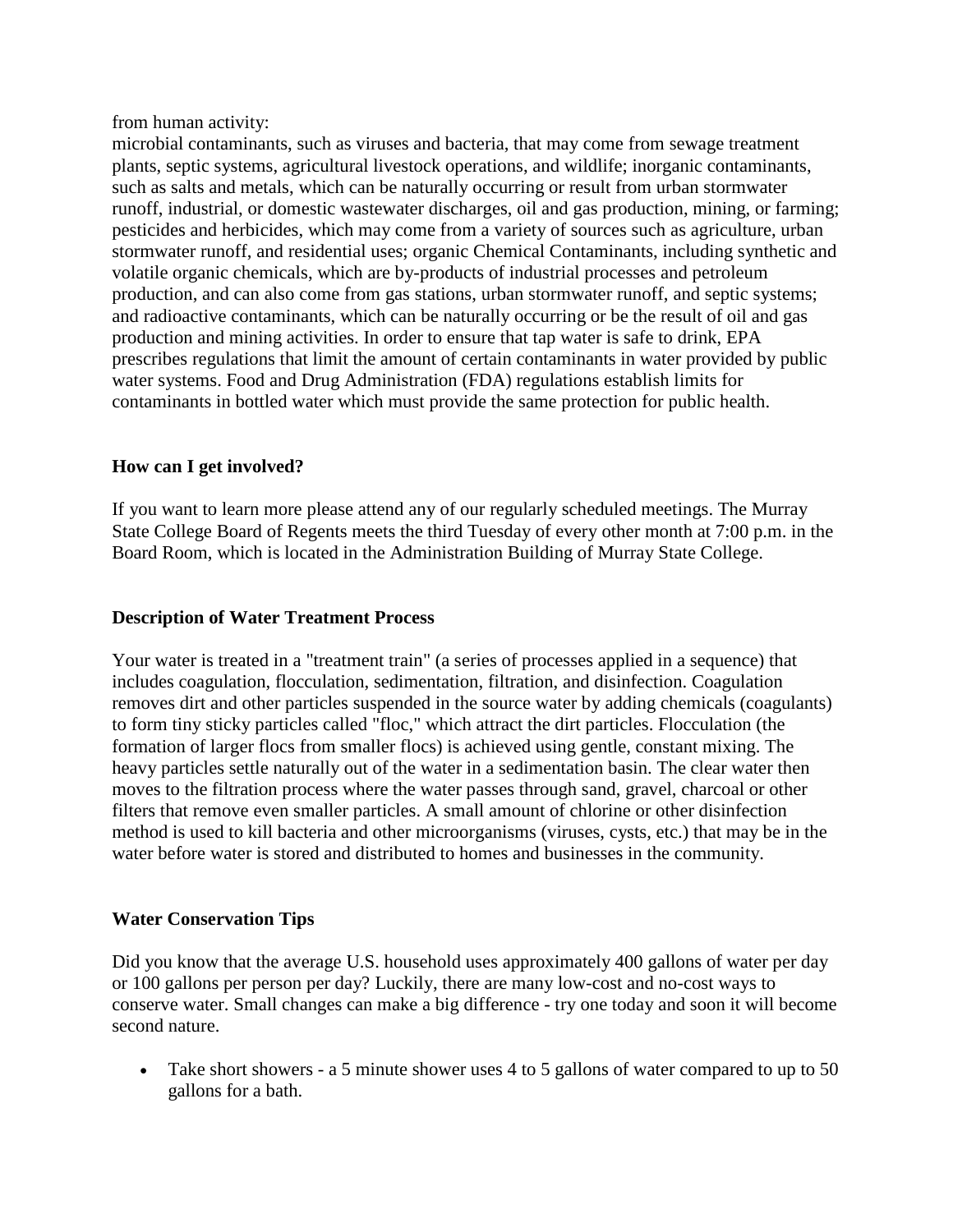- Shut off water while brushing your teeth, washing your hair and shaving and save up to 500 gallons a month.
- Use a water-efficient showerhead. They're inexpensive, easy to install, and can save you up to 750 gallons a month.
- Run your clothes washer and dishwasher only when they are full. You can save up to 1,000 gallons a month.
- Water plants only when necessary.
- Fix leaky toilets and faucets. Faucet washers are inexpensive and take only a few minutes to replace. To check your toilet for a leak, place a few drops of food coloring in the tank and wait. If it seeps into the toilet bowl without flushing, you have a leak. Fixing it or replacing it with a new, more efficient model can save up to 1,000 gallons a month.
- Adjust sprinklers so only your lawn is watered. Apply water only as fast as the soil can absorb it and during the cooler parts of the day to reduce evaporation.
- Teach your kids about water conservation to ensure a future generation that uses water wisely. Make it a family effort to reduce next month's water bill!
- Visit [www.epa.gov/watersense](http://www.epa.gov/watersense) for more information.

#### **Additional Information for Lead**

If present, elevated levels of lead can cause serious health problems, especially for pregnant women and young children. Lead in drinking water is primarily from materials and components associated with service lines and home plumbing. Murray State College is responsible for providing high quality drinking water, but cannot control the variety of materials used in plumbing components. When your water has been sitting for several hours, you can minimize the potential for lead exposure by flushing your tap for 30 seconds to 2 minutes before using water for drinking or cooking. If you are concerned about lead in your water, you may wish to have your water tested. Information on lead in drinking water, testing methods, and steps you can take to minimize exposure is available from the Safe Drinking Water Hotline or at http://www.epa.gov/safewater/lead.

#### **Total Organic Carbon (TOC) Explanation**

The percentage of Total Organic Carbon (TOC) removal was measured each month and the system met all TOC removal requirements set.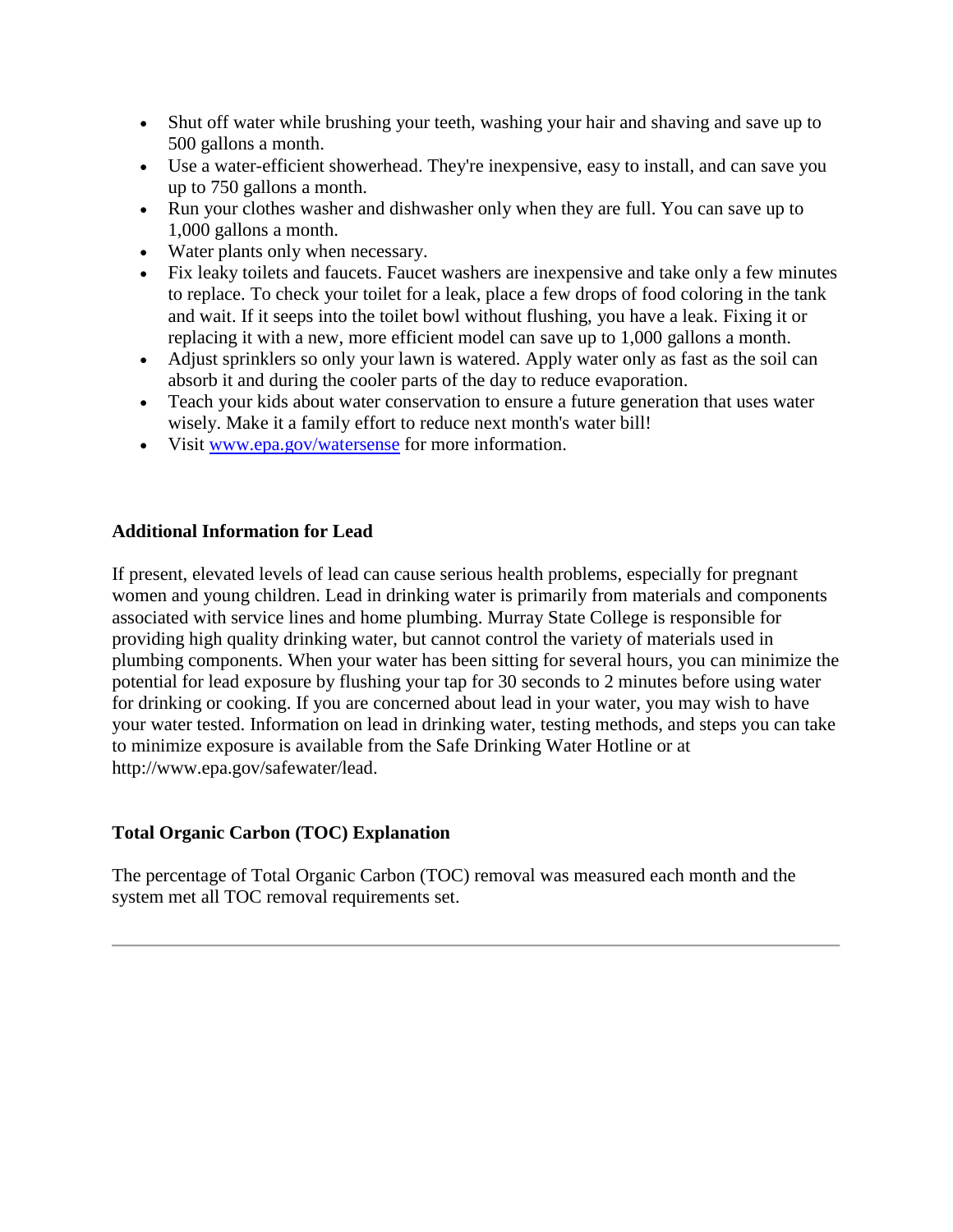### **Water Quality Data Table**

In order to ensure that tap water is safe to drink, EPA prescribes regulations which limit the amount of contaminants in water provided by public water systems. The table below lists all of the drinking water contaminants that we detected during the calendar year of this report. Although many more contaminants were tested, only those substances listed below were found in your water. All sources of drinking water contain some naturally occurring contaminants. At low levels, these substances are generally not harmful in our drinking water. Removing all contaminants would be extremely expensive, and in most cases, would not provide increased protection of public health. A few naturally occurring minerals may actually improve the taste of drinking water and have nutritional value at low levels. Unless otherwise noted, the data presented in this table is from testing done in the calendar year of the report. The EPA or the State requires us to monitor for certain contaminants less than once per year because the concentrations of these contaminants do not vary significantly from year to year, or the system is not considered vulnerable to this type of contamination. As such, some of our data, though representative, may be more than one year old. In this table you will find terms and abbreviations that might not be familiar to you. To help you better understand these terms, we have provided the definitions below the table.

|                                                                                                                                                                                                                                        |                                                   |                |     | <b>Detect</b>        |           | Range                  |                                     |                      |             |                                                                                                                                                                                        |
|----------------------------------------------------------------------------------------------------------------------------------------------------------------------------------------------------------------------------------------|---------------------------------------------------|----------------|-----|----------------------|-----------|------------------------|-------------------------------------|----------------------|-------------|----------------------------------------------------------------------------------------------------------------------------------------------------------------------------------------|
| <b>Contaminants</b>                                                                                                                                                                                                                    | <b>MCLG</b><br><sub>or</sub><br><b>MRDLG MRDL</b> | MCL,<br>TT, or |     | In<br>Your<br>Water  |           | Low High               | <b>Sample</b><br><b>Date</b>        | <b>Violation</b>     |             | <b>Typical Source</b>                                                                                                                                                                  |
| <b>Disinfectants &amp; Disinfection By-Products</b>                                                                                                                                                                                    |                                                   |                |     |                      |           |                        |                                     |                      |             |                                                                                                                                                                                        |
|                                                                                                                                                                                                                                        |                                                   |                |     |                      |           |                        |                                     |                      |             | (There is convincing evidence that addition of a disinfectant is necessary for control of microbial contaminants)                                                                      |
| <b>Total Organic</b><br>Carbon (%<br>Removal)                                                                                                                                                                                          | <b>NA</b>                                         | <b>TT</b>      |     | <b>NA</b>            | <b>NA</b> | <b>NA</b>              | 2017                                | No                   |             | Naturally present in the<br>environment. The percentage of<br>Total Organic Carbon (TOC)<br>removal was measured each month<br>and the system met all TOC removal<br>requirements set. |
| <b>Inorganic Contaminants</b>                                                                                                                                                                                                          |                                                   |                |     |                      |           |                        |                                     |                      |             |                                                                                                                                                                                        |
| Barium (ppm)                                                                                                                                                                                                                           | 2                                                 |                |     | .0338                | NA        | <b>NA</b>              | 2013                                | No                   |             | Discharge of drilling wastes;<br>Discharge from metal refineries;<br>Erosion of natural deposits                                                                                       |
| <b>Microbiological Contaminants</b>                                                                                                                                                                                                    |                                                   |                |     |                      |           |                        |                                     |                      |             |                                                                                                                                                                                        |
| Turbidity (NTU)                                                                                                                                                                                                                        | 0.3<br>NA                                         |                |     | 100                  |           | <b>NA</b><br><b>NA</b> | 2017                                | No                   | Soil runoff |                                                                                                                                                                                        |
| 100% of the samples were below the TT value of .3. A value less than 95% constitutes a TT violation. The highest<br>single measurement was .023. Any measurement in excess of 1 is a violation unless otherwise approved by the state. |                                                   |                |     |                      |           |                        |                                     |                      |             |                                                                                                                                                                                        |
| <b>Contaminants</b>                                                                                                                                                                                                                    |                                                   | <b>MCLG AL</b> |     | Your Sample<br>Water |           | <b>Date</b>            | # Samples<br><b>Exceeding</b><br>AL | <b>Exceeds</b><br>AL |             | <b>Typical Source</b>                                                                                                                                                                  |
| <b>Inorganic Contaminants</b>                                                                                                                                                                                                          |                                                   |                |     |                      |           |                        |                                     |                      |             |                                                                                                                                                                                        |
| Copper - action level at<br>consumer taps (ppm)                                                                                                                                                                                        |                                                   | 1.3            | 1.3 | .011                 |           | 2015                   |                                     | N <sub>0</sub>       |             | Corrosion of household<br>plumbing systems; Erosion of<br>natural deposits                                                                                                             |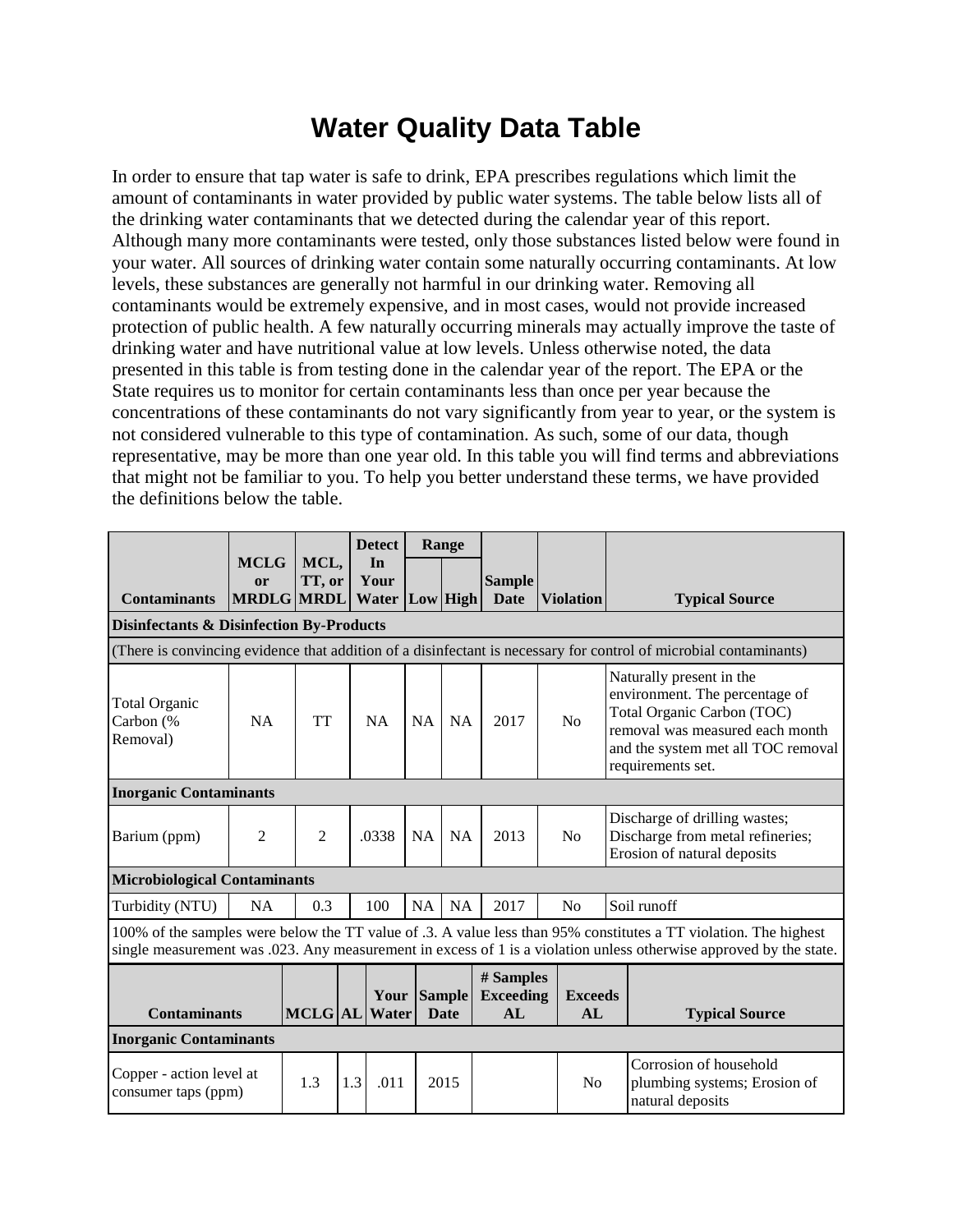## **Additional Contaminants**

In an effort to insure the safest water possible the State has required us to monitor some contaminants not required by Federal regulations. Of those contaminants only the ones listed below were found in your water.

| <b>Contaminants</b>                                       | <b>State</b><br><b>MCL</b> | Your<br>Water   | <b>Violation</b> | <b>Explanation and Comment</b>                                                                                                                                                                |  |  |
|-----------------------------------------------------------|----------------------------|-----------------|------------------|-----------------------------------------------------------------------------------------------------------------------------------------------------------------------------------------------|--|--|
| 4<br>Bata/photon emitters<br>mrem/y                       |                            | .994<br>mrem/yr | N <sub>o</sub>   | Decay of natural and man-made deposits.                                                                                                                                                       |  |  |
| <b>Combined Radium</b><br>$5$ pCi/L<br>226/228            |                            | .47 $pCi/L$     | N <sub>0</sub>   | Erosion of natural deposits                                                                                                                                                                   |  |  |
| 15<br>Gross alpha excluding<br>radon and uranium<br>pCi/L |                            | .309<br>pCi/L   | N <sub>o</sub>   | Erosion of natural deposits                                                                                                                                                                   |  |  |
| Haloacetic Acids<br>(HAA5)                                | $60$ ppb                   | $21$ ppb        | N <sub>o</sub>   | By-Product of drinking water disinfection. Some people<br>who drink water containing haloacetic acids in exces of the<br>MCL over many years may have an increased risk of<br>getting cancer. |  |  |
| Nitrate (measured as<br>nitrogen)                         | $10$ ppm                   | $.28$ ppm       | N <sub>0</sub>   | Runoff from fertilizer use; Erosion of natural deposits                                                                                                                                       |  |  |
| Trihalomethanes<br>80 ppb<br>(TTHM)                       |                            | $26$ ppb        | N <sub>o</sub>   | By-Product of drinking water disinfection                                                                                                                                                     |  |  |

| <b>Unit Descriptions</b> |                                                                                                                                                                                           |  |  |  |  |
|--------------------------|-------------------------------------------------------------------------------------------------------------------------------------------------------------------------------------------|--|--|--|--|
| <b>Term</b>              | <b>Definition</b>                                                                                                                                                                         |  |  |  |  |
| ppm                      | ppm: parts per million, or milligrams per liter $(mg/L)$                                                                                                                                  |  |  |  |  |
| <b>NTU</b>               | NTU: Nephelometric Turbidity Units. Turbidity is a measure of the cloudiness of the water. We monitor it<br>because it is a good indicator of the effectiveness of our filtration system. |  |  |  |  |
| <b>NA</b>                | NA: not applicable                                                                                                                                                                        |  |  |  |  |
| ND                       | ND: Not detected                                                                                                                                                                          |  |  |  |  |
| <b>NR</b>                | NR: Monitoring not required, but recommended.                                                                                                                                             |  |  |  |  |

| <b>Important Drinking Water Definitions</b> |                                                                                                                                                                                                           |  |  |  |
|---------------------------------------------|-----------------------------------------------------------------------------------------------------------------------------------------------------------------------------------------------------------|--|--|--|
| Term                                        | <b>Definition</b>                                                                                                                                                                                         |  |  |  |
| <b>MCLG</b>                                 | MCLG: Maximum Contaminant Level Goal: The level of a contaminant in drinking water below<br>which there is no known or expected risk to health. MCLGs allow for a margin of safety.                       |  |  |  |
| MCL                                         | MCL: Maximum Contaminant Level: The highest level of a contaminant that is allowed in<br>drinking water. MCLs are set as close to the MCLGs as feasible using the best available treatment<br>technology. |  |  |  |
| <b>TT</b>                                   | TT: Treatment Technique: A required process intended to reduce the level of a contaminant in<br>drinking water.                                                                                           |  |  |  |
| AL                                          | AL: Action Level: The concentration of a contaminant which, if exceeded, triggers treatment or                                                                                                            |  |  |  |